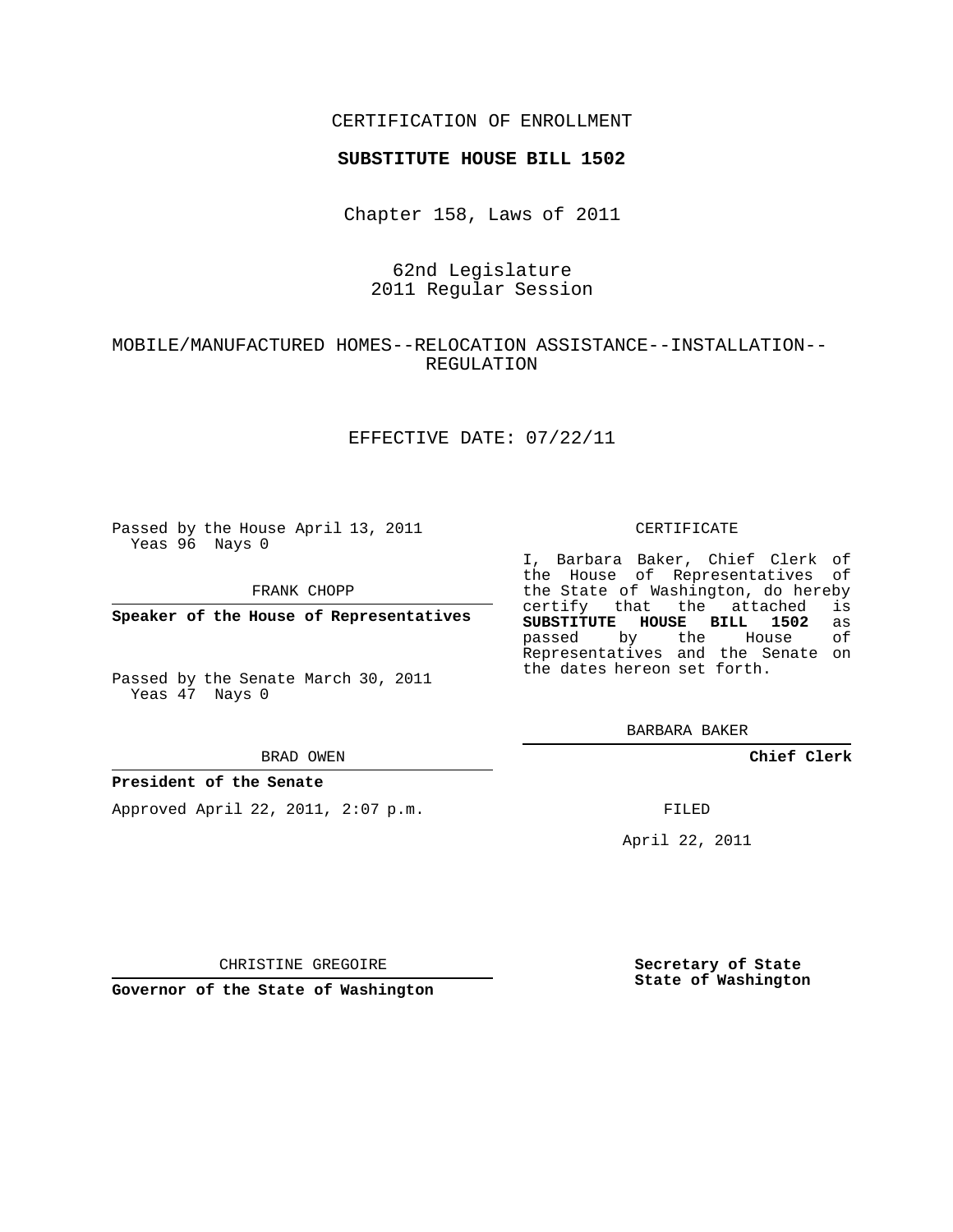# **SUBSTITUTE HOUSE BILL 1502** \_\_\_\_\_\_\_\_\_\_\_\_\_\_\_\_\_\_\_\_\_\_\_\_\_\_\_\_\_\_\_\_\_\_\_\_\_\_\_\_\_\_\_\_\_

\_\_\_\_\_\_\_\_\_\_\_\_\_\_\_\_\_\_\_\_\_\_\_\_\_\_\_\_\_\_\_\_\_\_\_\_\_\_\_\_\_\_\_\_\_

AS AMENDED BY THE SENATE

Passed Legislature - 2011 Regular Session

# **State of Washington 62nd Legislature 2011 Regular Session**

**By** House Community Development & Housing (originally sponsored by Representatives Ormsby, Kenney, Smith, Moeller, Sells, Condotta, Ryu, Billig, and Roberts)

READ FIRST TIME 02/17/11.

1 AN ACT Relating to manufactured housing and mobile homes; amending RCW 59.22.010, 59.22.050, 43.22A.100, 46.17.150, 59.20.300, 59.22.020, 59.21.050, 35.63.161, 35A.63.146, and 36.70.493; reenacting and amending RCW 43.15.020; creating a new section; and repealing RCW 59.22.070 and 59.22.090.

6 BE IT ENACTED BY THE LEGISLATURE OF THE STATE OF WASHINGTON:

 7 **Sec. 1.** RCW 59.22.010 and 1995 c 399 s 154 are each amended to 8 read as follows:

9 (1) The legislature finds:

 (a) That manufactured housing and mobile home parks provide a source of low-cost housing to the low income, elderly, poor and infirmed, without which they could not afford private housing; but rising costs of mobile home park development and operation, as well as turnover in ownership, has resulted in mobile home park living becoming unaffordable to the low income, elderly, poor and infirmed, resulting in increased numbers of homeless persons, and persons who must look to public housing and public programs, increasing the burden on the state 18 to meet the housing needs of its residents;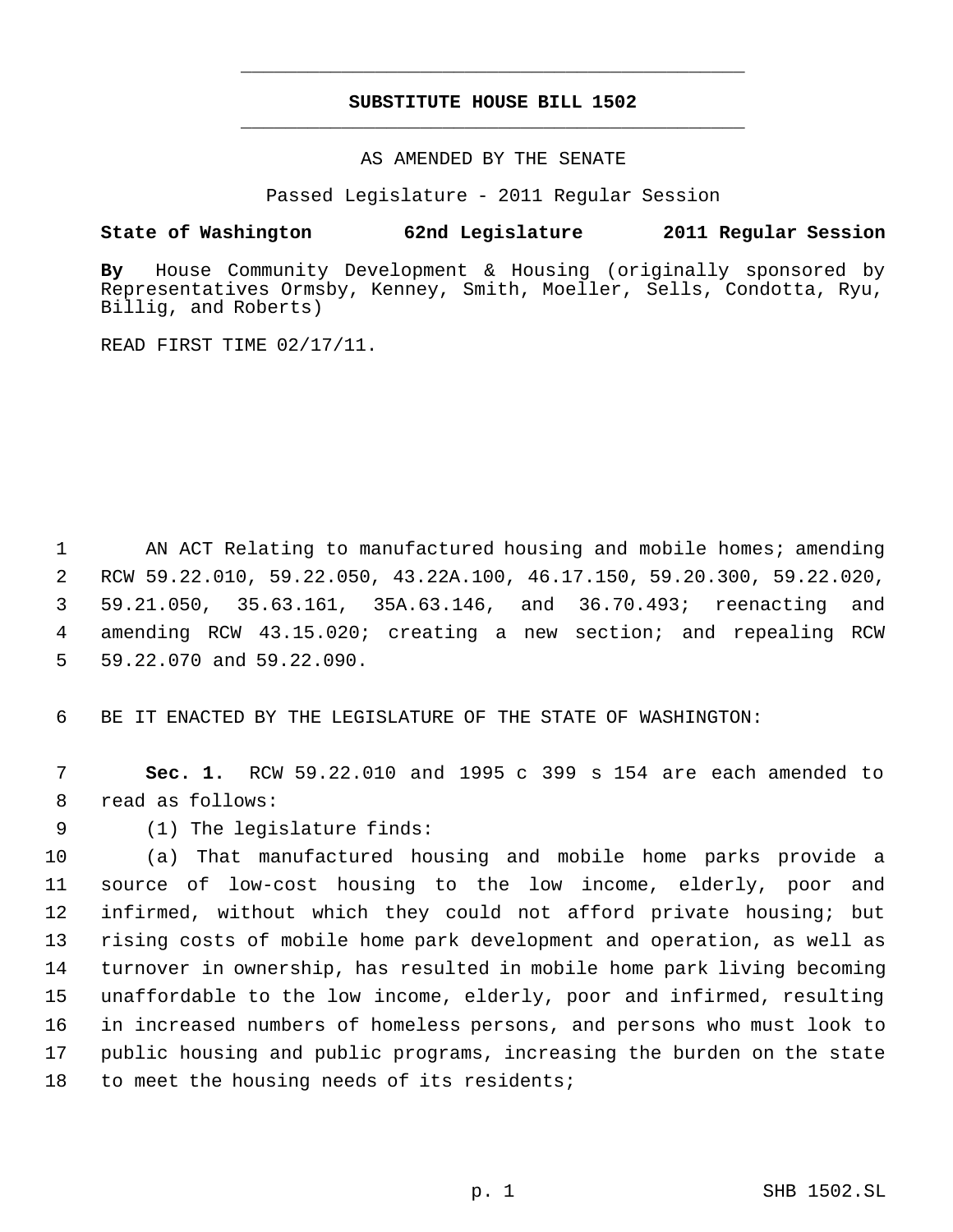(b) That state government can play a vital role in addressing the problems confronted by mobile home park residents by providing assistance which makes it possible for mobile home park residents to acquire the mobile home parks in which they reside and convert them to resident ownership; and

 (c) That to accomplish this purpose, information and technical support shall be made available through the department subject to the availability of amounts appropriated for this specific purpose.

 (2) Therefore, it is the intent of the legislature, in order to maintain low-cost housing in mobile home parks to benefit the low income, elderly, poor and infirmed, to encourage and facilitate the conversion of mobile home parks to resident ownership, to protect low- income mobile home park residents from both physical and economic displacement, to obtain a high level of private financing for mobile home park conversions, and to help establish acceptance for resident-owned mobile home parks in the private market.

 **Sec. 2.** RCW 59.22.050 and 2008 c 116 s 6 are each amended to read as follows:

 $((\{1\})$  In order to provide general assistance to ((manufactured/mobile home)) resident organizations, qualified tenant 21 organizations, ((manufactured/mobile home community or park owners, and 22 <del>landlords</del>)) and tenants, the department shall establish an office of 23 ((manufactured - housing)) mobile/manufactured home relocation 24 assistance. This office  $((\overline{\text{width}}))$  shall:

25 (1) Subject to the availability of amounts appropriated for this 26 specific purpose, provide, either directly or through contracted services, technical assistance to qualified tenant organizations as defined in RCW 59.20.030 and resident organizations or persons in the 29 process of forming a resident organization pursuant to this chapter 30  $((59.22 \text{ RCW}))$ . The office will keep records of its activities in this area.

32 (2) ((The office shall)) Administer the mobile home relocation assistance program established in chapter 59.21 RCW, including verifying the eligibility of tenants for relocation assistance.

 **Sec. 3.** RCW 43.22A.100 and 1994 c 284 s 23 are each amended to read as follows: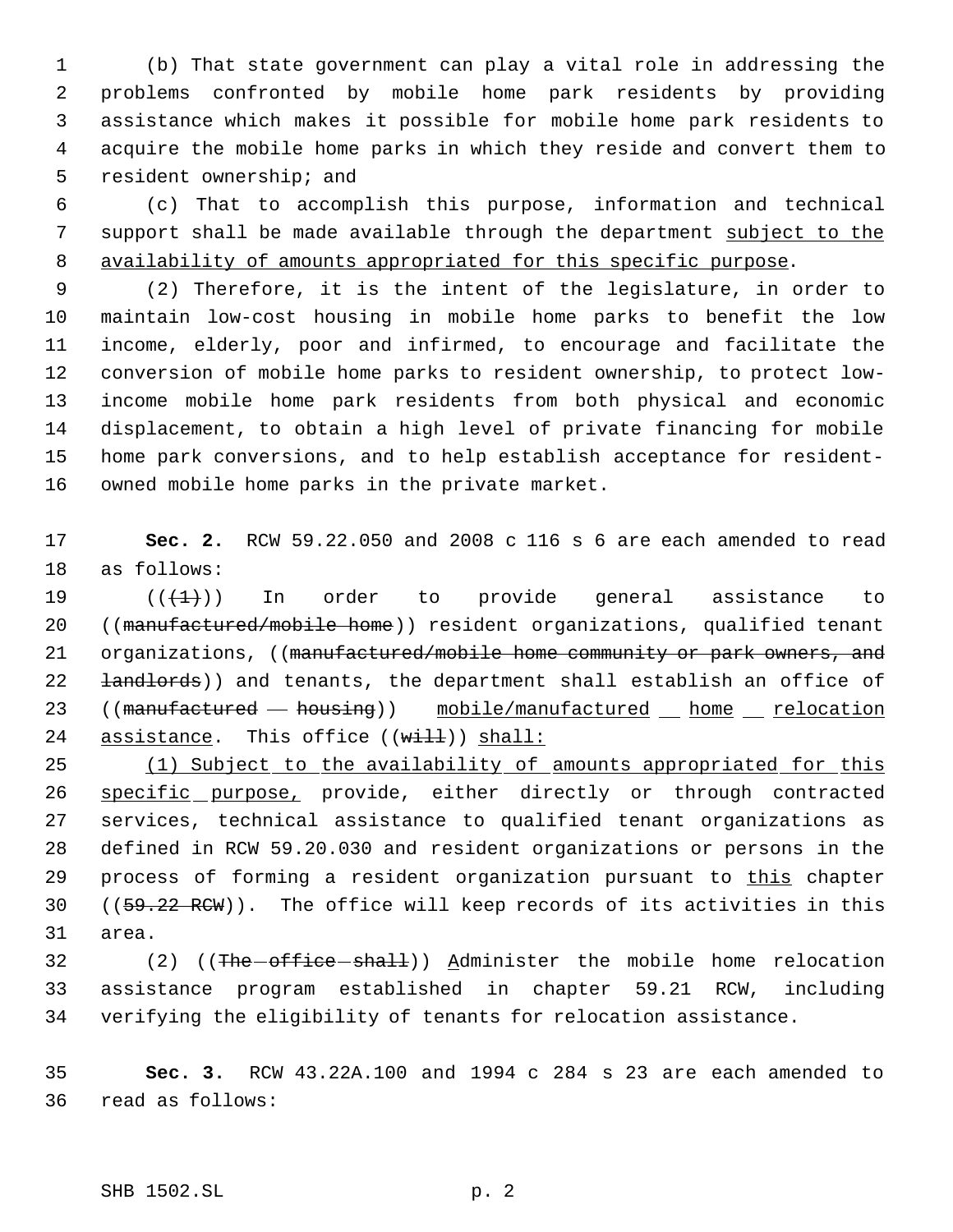The manufactured home installation training account is created in 2 the state treasury. All receipts collected under this chapter and RCW 3 46.17.150 and any legislative appropriations for manufactured home installation training shall be deposited into the account. Moneys in the account may only be spent after appropriation. Expenditures from the account may only be used for the purposes of this chapter. Unexpended and unencumbered moneys that remain in the account at the end of the fiscal year do not revert to the state general fund but remain in the account, separately accounted for, as a contingency reserve.

 **Sec. 4.** RCW 46.17.150 and 2010 c 161 s 510 are each amended to read as follows:

 Before accepting an application for a transfer of certificate of title for a new or used manufactured home as required in this title and chapter 65.20 RCW, the department, county auditor or other agent, or subagent appointed by the director shall require the applicant to pay a fifteen dollar fee in addition to any other fees and taxes required by law. The fifteen dollar fee must be forwarded to the state 19 treasurer, who shall deposit the fee in the manufactured ((housing)) 20 home installation training account created in RCW ((59.22.070)) 43.22A.100.

 **Sec. 5.** RCW 59.20.300 and 2008 c 116 s 4 are each amended to read as follows:

 (1) A landlord must provide a written notice of sale of a manufactured/mobile home community by certified mail or personal delivery to:

(a) Each tenant of the manufactured/mobile home community;

(b) The officers of any known qualified tenant organization;

29 (c) The office of ((manufactured housing)) mobile/manufactured home 30 relocation assistance;

 (d) The local government within whose jurisdiction all or part of the manufactured/mobile home community exists;

 (e) The housing authority within whose jurisdiction all or part of the manufactured/mobile home community exists; and

(f) The Washington state housing finance commission.

(2) A notice of sale must include: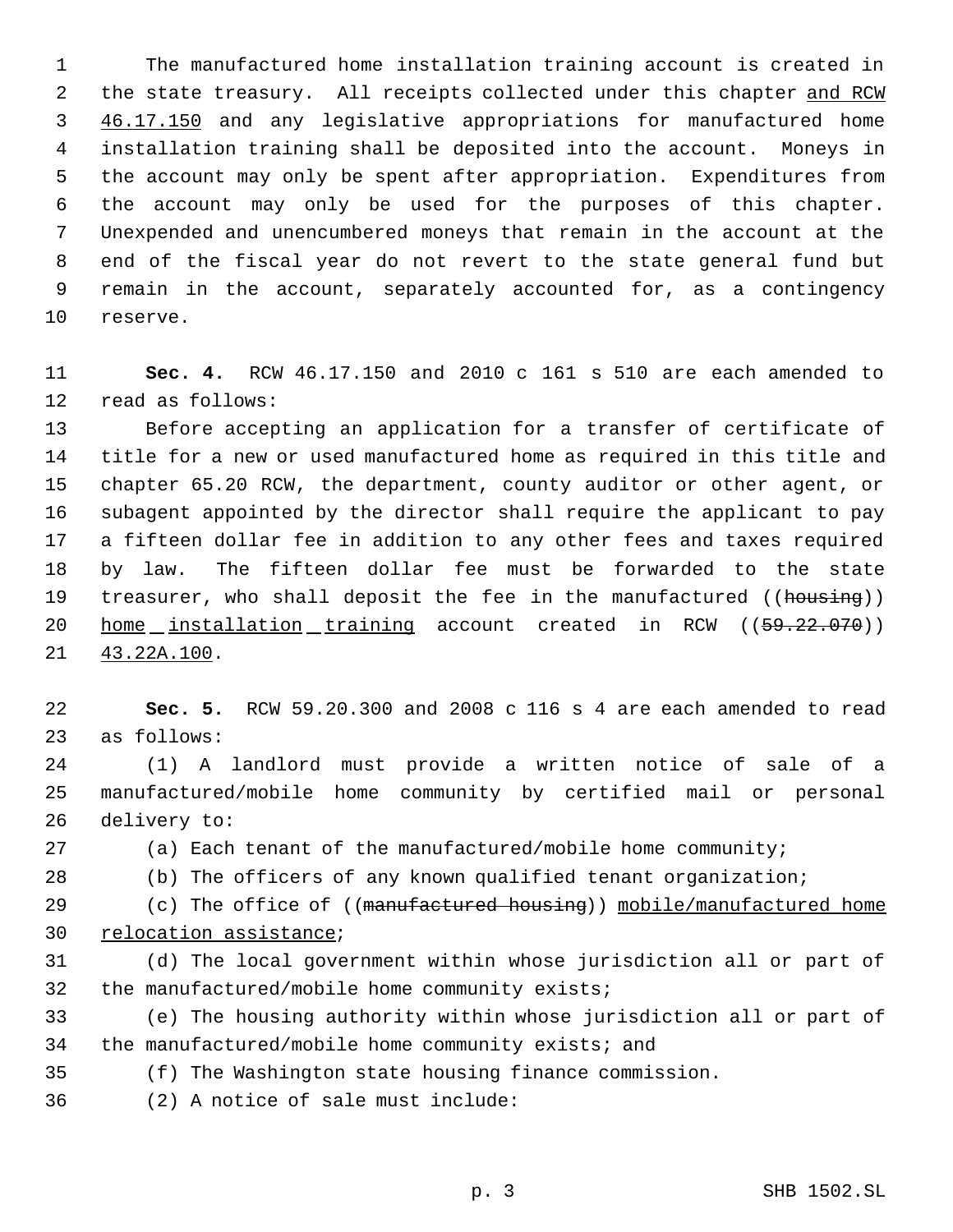(a) A statement that the landlord intends to sell the manufactured/mobile home community; and

 (b) The contact information of the landlord or landlord's agent who is responsible for communicating with the qualified tenant organization or eligible organization regarding the sale of the property.

 **Sec. 6.** RCW 59.22.020 and 2010 c 161 s 1150 are each amended to read as follows:

 The following definitions shall apply throughout this chapter unless the context clearly requires otherwise:

10 (1) ((<del>"Account" means the manufactured housing account created</del> 11 under RCW 59.22.070.

12  $(2)$ )) "Affordable" means that, where feasible, low-income residents should not pay more than thirty percent of their monthly income for housing costs.

 $((\langle 3 \rangle)(2)$  "Conversion costs" includes the cost of acquiring the mobile home park, the costs of planning and processing the conversion, the costs of any needed repairs or rehabilitation, and any expenditures required by a government agency or lender for the project.

19  $((\langle 4 \rangle) )$  (3) "Department" means the department of commerce.

20 (((5) "Fee" means the mobile home title transfer fee imposed under 21 RCW 46.17.150.

22  $(6)$ ))  $(4)$  "Fund" or "park purchase account" means the mobile home park purchase account created pursuant to RCW 59.22.030.

24  $((+7))$   $(5)$  "Housing costs" means the total cost of owning, occupying, and maintaining a mobile home and a lot or space in a mobile home park.

 $((+8))$   $(6)$  "Individual interest in a mobile home park" means any interest which is fee ownership or a lesser interest which entitles the holder to occupy a lot or space in a mobile home park for a period of not less than either fifteen years or the life of the holder. Individual interests in a mobile home park include, but are not limited to, the following:

 (a) Ownership of a lot or space in a mobile home park or subdivision;

 (b) A membership or shares in a stock cooperative, or a limited equity housing cooperative; or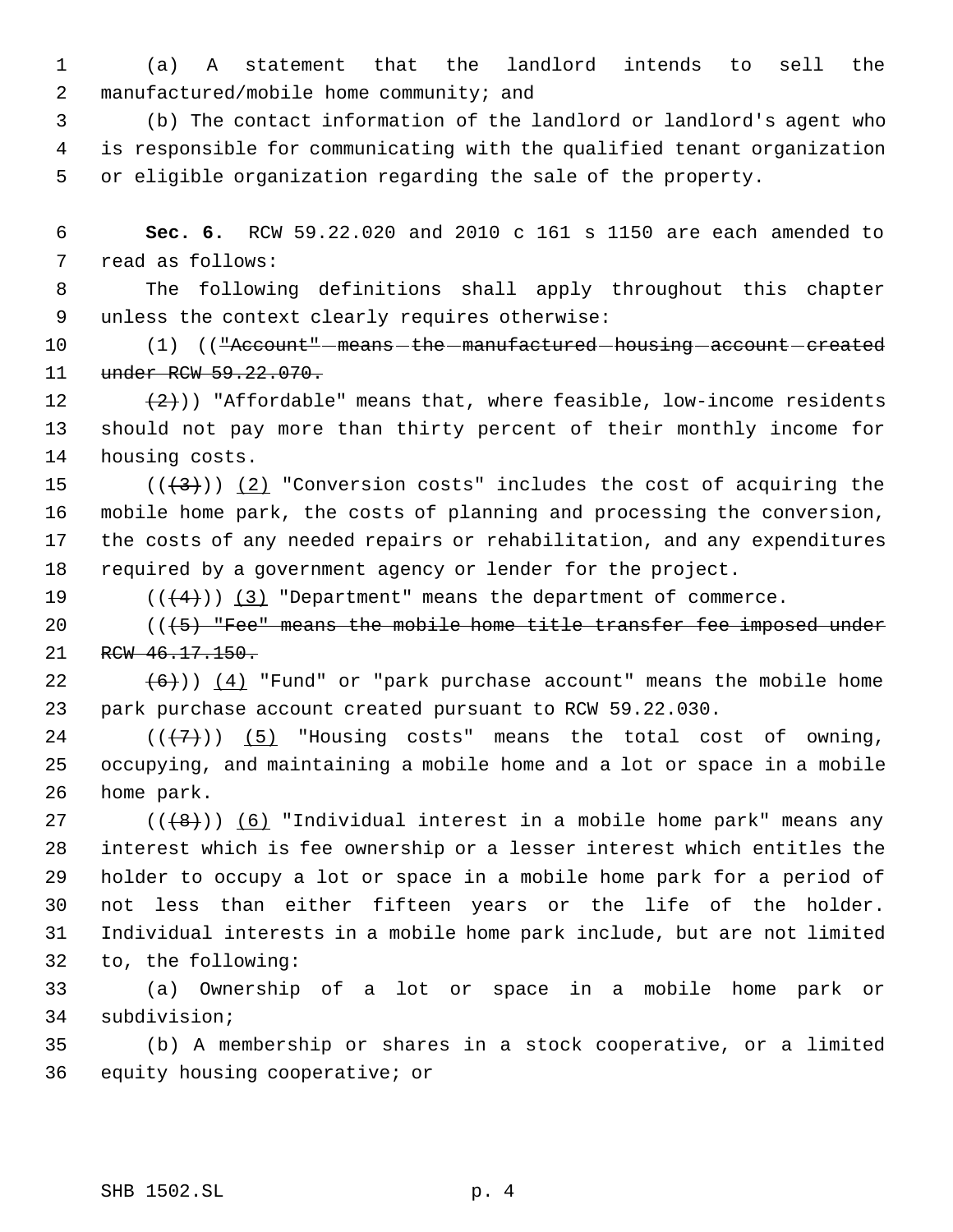(c) Membership in a nonprofit mutual benefit corporation which owns, operates, or owns and operates the mobile home park.

 ( $(\frac{49}{1})$   $(7)$  "Landlord" shall have the same meaning as it does in RCW 59.20.030.

 (( $(10)$ )) (8) "Low-income resident" means an individual or household who resided in the mobile home park prior to application for a loan pursuant to this chapter and with an annual income at or below eighty percent of the median income for the county of standard metropolitan statistical area of residence. Net worth shall be considered in the calculation of income with the exception of the resident's mobile/manufactured home which is used as their primary residence.

 $((+11))$   $(9)$  "Low-income spaces" means those spaces in a mobile home park operated by a resident organization which are occupied by low-income residents.

15 (( $(12)$ )) (10) "Manufactured housing" means residences constructed on one or more chassis for transportation, and which bear an insignia issued by a state or federal regulatory agency indication compliance with all applicable construction standards of the United States department of housing and urban development.

20  $((+13))$   $(11)$  "Mobile home" shall have the same meaning as it does 21 in RCW ((46.04.302)) 43.22.335.

22  $((+14))$   $(12)$  "Mobile home lot" shall have the same meaning as it does in RCW 59.20.030.

 ( $(\overline{+15})$ )  $(13)$  "Mobile home park" means a mobile home park, as defined in RCW 59.20.030(10), or a manufactured home park subdivision as defined by RCW 59.20.030(12) created by the conversion to resident ownership of a mobile home park.

 $((+16))$   $(14)$  "Resident organization" means a group of mobile home park residents who have formed a nonprofit corporation, cooperative corporation, or other entity or organization for the purpose of acquiring the mobile home park in which they reside and converting the mobile home park to resident ownership. The membership of a resident organization shall include at least two-thirds of the households residing in the mobile home park at the time of application for assistance from the department.

36 ( $(\frac{17}{17})$ ) (15) "Resident ownership" means, depending on the context, either the ownership, by a resident organization, as defined in this section, of an interest in a mobile home park which entitles the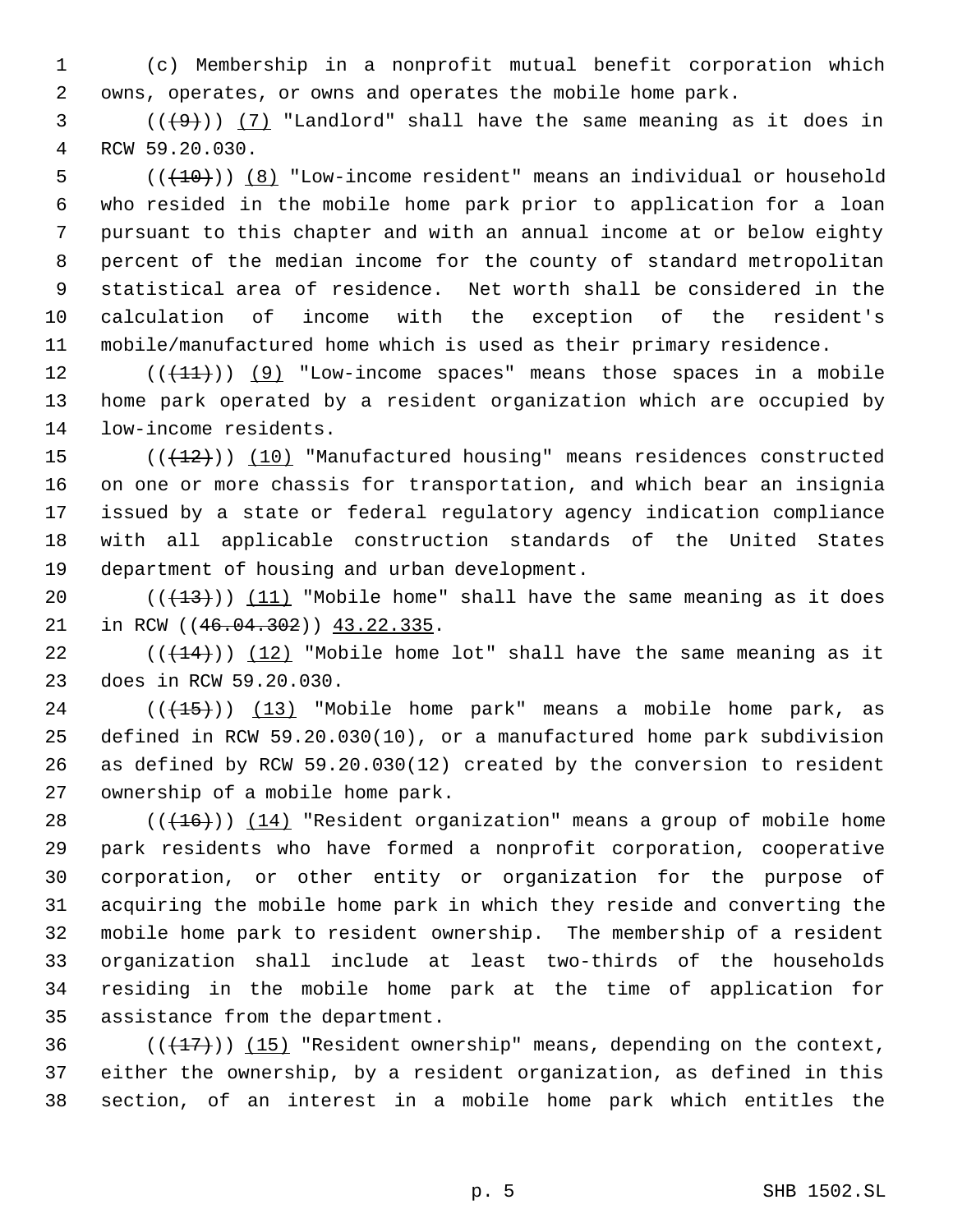resident organization to control the operations of the mobile home park for a term of no less than fifteen years, or the ownership of individual interests in a mobile home park, or both.

4 (( $(18)$ )) (16) "Tenant" means a person who rents a mobile home lot for a term of one month or longer and owns the mobile home on the lot.

 **Sec. 7.** RCW 59.21.050 and 2010 c 161 s 1149 are each amended to read as follows:

 (1) The existence of the mobile home park relocation fund in the custody of the state treasurer is affirmed. Expenditures from the fund may be used only for relocation assistance awarded under this chapter. Only the director or the director's designee may authorize expenditures from the fund. All relocation payments to tenants shall be made from the fund. The fund is subject to allotment procedures under chapter 43.88 RCW, but no appropriation is required for expenditures.

 (2) A park tenant is eligible for assistance under this chapter only after an application is submitted by that tenant or an organization acting on the tenant's account under RCW 59.21.021(4) on a form approved by the director which shall include:

 (a) For those persons who maintained ownership of and relocated their homes or removed their homes from the park: (i) A copy of the notice from the park-owner, or other adequate proof, that the tenancy is terminated due to closure of the park or its conversion to another use; (ii) a copy of the rental agreement then in force, or other proof that the applicant was a tenant at the time of notice of closure; (iii) a copy of the contract for relocating the home which includes the date of relocation, or other proof of actual relocation expenses incurred on 27 a date certain; and (iv) a statement of any other available assistance;

 (b) For those persons who sold their homes and incurred no relocation expenses: (i) A copy of the notice from the park-owner, or other adequate proof, that the tenancy is terminated due to closure of the park or its conversion to another use; (ii) a copy of the rental agreement then in force, or other proof that the applicant was a tenant at the time of notice of closure; and (iii) a copy of the record of title transfer issued by the department of licensing when the tenant sold the home rather than relocate it due to park closure or conversion.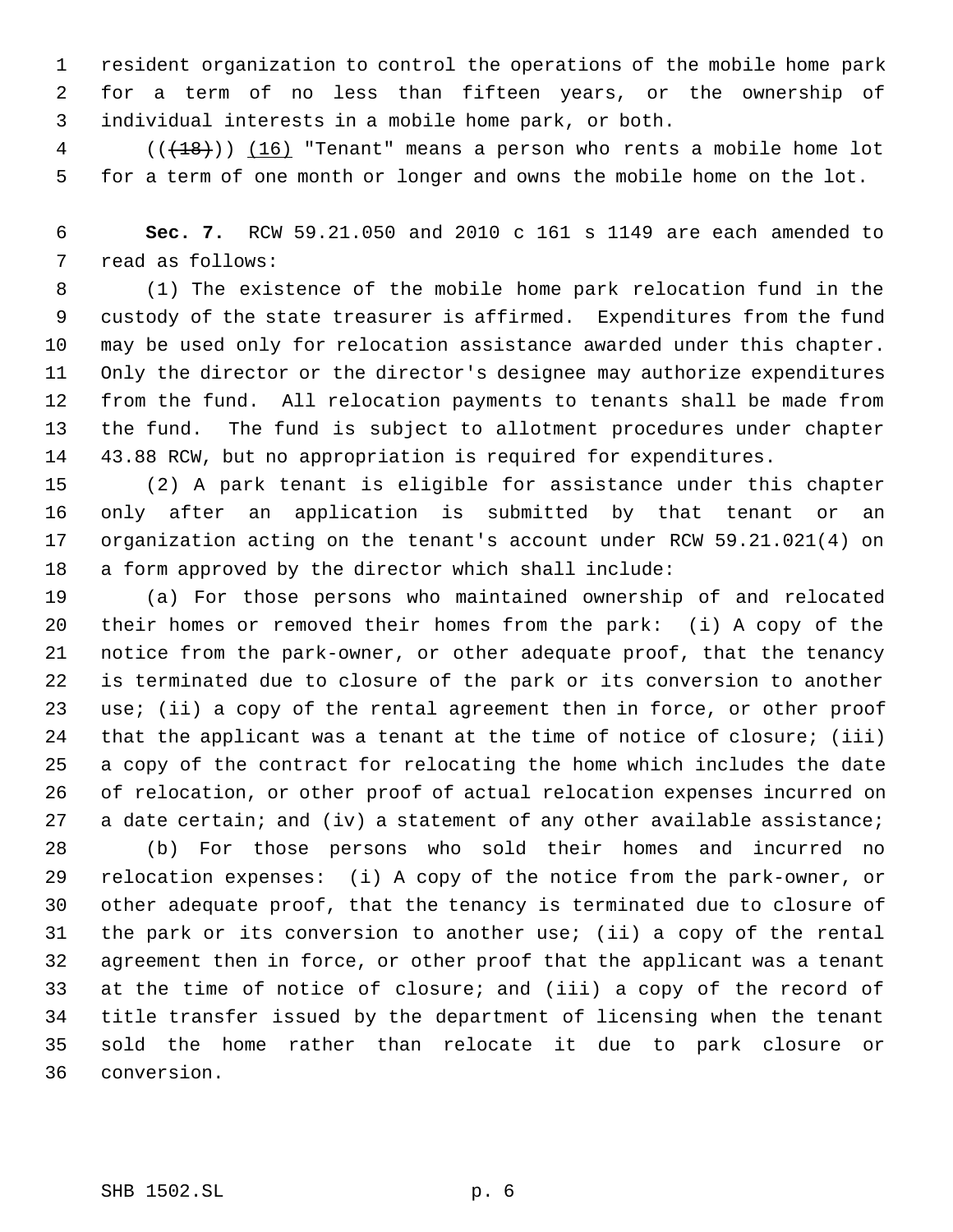(3) The department may deduct a percentage amount of the fee 2 collected under RCW 46.17.155((, not to exceed five percent of the fees received,)) for administration expenses incurred by the department.

 NEW SECTION. **Sec. 8.** Any residual balance of funds remaining in the manufactured housing account must be transferred to the manufactured home installation training account created in RCW 43.22A.100. The treasurer shall make the transfer after being notified by the office of financial management that it has completed the financial statement for fiscal year 2011, and no later than December 31, 2011.

 **Sec. 9.** RCW 35.63.161 and 2004 c 210 s 1 are each amended to read as follows:

 (1) After June 10, 2004, a city may designate a new manufactured housing community as a nonconforming use, but may not order the removal or phased elimination of an existing manufactured housing community because of its status as a nonconforming use.

17 (2) A city may not prohibit the entry or require the removal of a 18 manufactured/mobile home, park model, or recreational vehicle authorized in a manufactured housing community under chapter 59.20 RCW on the basis of the community's status as a nonconforming use.

 **Sec. 10.** RCW 35A.63.146 and 2004 c 210 s 2 are each amended to read as follows:

 (1) After June 10, 2004, a code city may designate a manufactured housing community as a nonconforming use, but may not order the removal or phased elimination of an existing manufactured housing community because of its status as a nonconforming use.

27 (2) A code city may not prohibit the entry or require the removal 28 of a manufactured/mobile home, park model, or recreational vehicle authorized in a manufactured housing community under chapter 59.20 RCW on the basis of the community's status as a nonconforming use.

 **Sec. 11.** RCW 36.70.493 and 2004 c 210 s 3 are each amended to read as follows:

(1) After June 10, 2004, a county may designate a manufactured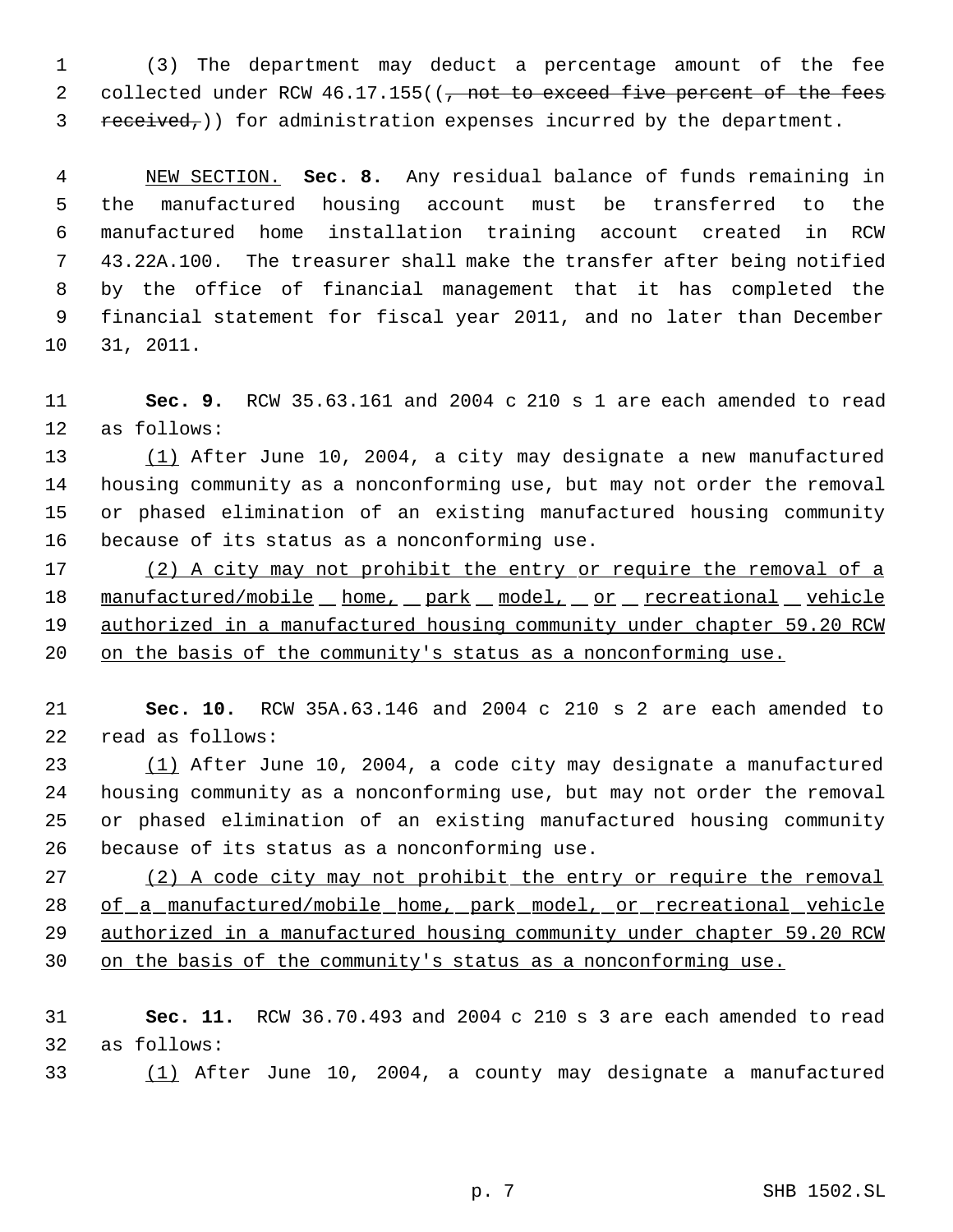housing community as a nonconforming use, but may not order the removal or phased elimination of an existing manufactured housing community because of its status as a nonconforming use.

 (2) A county may not prohibit the entry or require the removal of 5 a manufactured/mobile home, park model, or recreational vehicle authorized in a manufactured housing community under chapter 59.20 RCW on the basis of the community's status as a nonconforming use.

 **Sec. 12.** RCW 43.15.020 and 2010 1st sp.s. c 7 s 136 and 2010 c 271 s 704 are each reenacted and amended to read as follows:

 The lieutenant governor serves as president of the senate and is responsible for making appointments to, and serving on, the committees and boards as set forth in this section.

 (1) The lieutenant governor serves on the following boards and committees:

(a) Capitol furnishings preservation committee, RCW 27.48.040;

 (b) Washington higher education facilities authority, RCW 28B.07.030;

 (c) Productivity board, also known as the employee involvement and recognition board, RCW 41.60.015;

(d) State finance committee, RCW 43.33.010;

(e) State capitol committee, RCW 43.34.010;

(f) Washington health care facilities authority, RCW 70.37.030;

(g) State medal of merit nominating committee, RCW 1.40.020;

(h) Medal of valor committee, RCW 1.60.020; and

(i) Association of Washington generals, RCW 43.15.030.

 (2) The lieutenant governor, and when serving as president of the senate, appoints members to the following boards and committees:

(a) Civil legal aid oversight committee, RCW 2.53.010;

(b) Office of public defense advisory committee, RCW 2.70.030;

(c) Washington state gambling commission, RCW 9.46.040;

(d) Sentencing guidelines commission, RCW 9.94A.860;

(e) State building code council, RCW 19.27.070;

 (f) Financial education public-private partnership, RCW 28A.300.450;

(g) Joint administrative rules review committee, RCW 34.05.610;

(h) Capital projects advisory review board, RCW 39.10.220;

(i) Select committee on pension policy, RCW 41.04.276;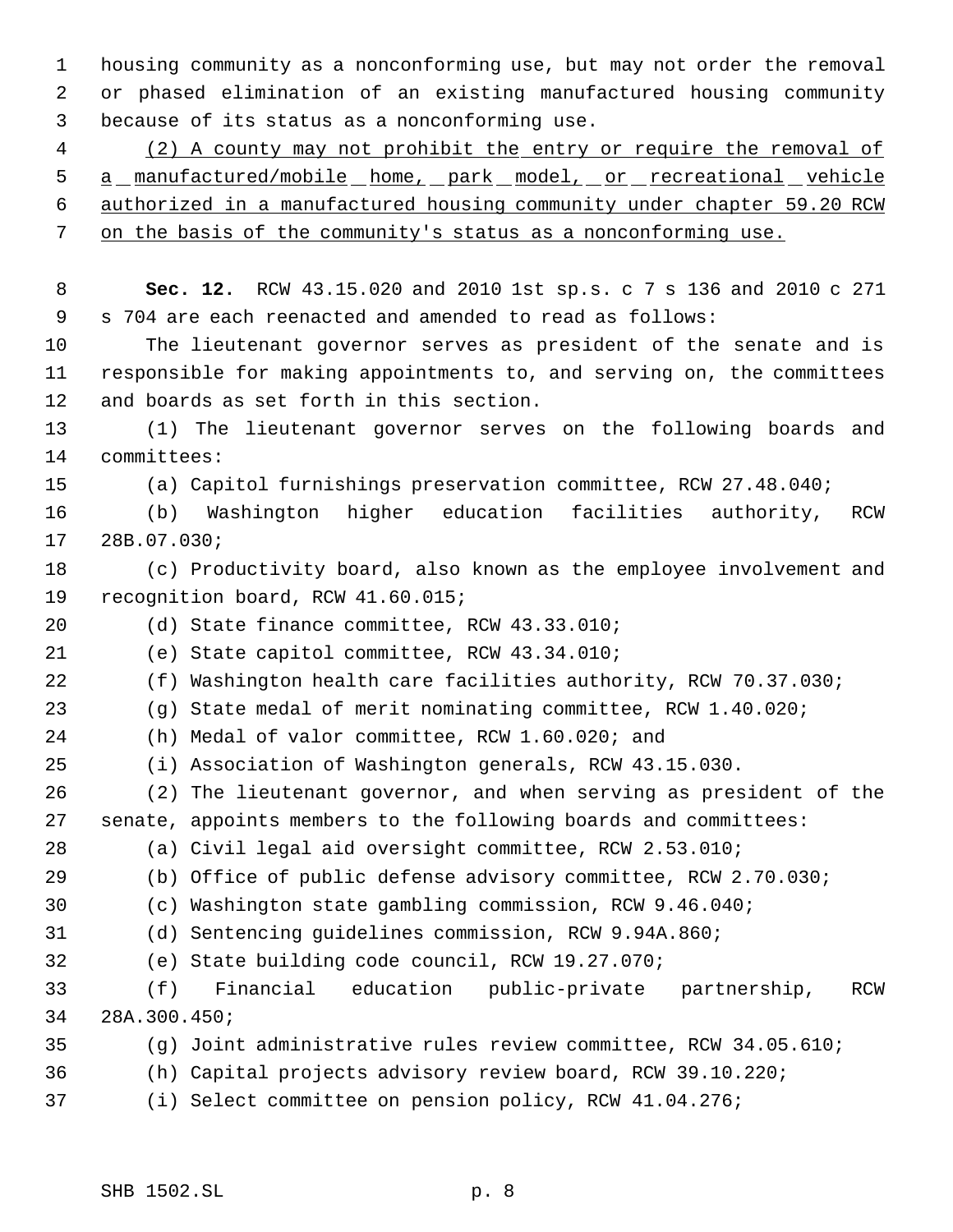(j) Legislative ethics board, RCW 42.52.310; (k) Washington citizens' commission on salaries, RCW 43.03.305; (l) Legislative oral history committee, RCW 44.04.325; (m) State council on aging, RCW 43.20A.685; (n) State investment board, RCW 43.33A.020; (o) Capitol campus design advisory committee, RCW 43.34.080; (p) Washington state arts commission, RCW 43.46.015; (q) Information services board, RCW 43.105.032; (r) Council for children and families, RCW 43.121.020; (s) PNWER-Net working subgroup under chapter 43.147 RCW; (t) Community economic revitalization board, RCW 43.160.030; (u) Washington economic development finance authority, RCW 43.163.020; (v) Life sciences discovery fund authority, RCW 43.350.020; (w) Legislative children's oversight committee, RCW 44.04.220; (x) Joint legislative audit and review committee, RCW 44.28.010; (y) Joint committee on energy supply and energy conservation, RCW 44.39.015; (z) Legislative evaluation and accountability program committee, RCW 44.48.010; (aa) Agency council on coordinated transportation, RCW 47.06B.020; 22 (bb) ((Manufactured housing task force, RCW 59.22.090;  $(ee)$ ) Washington horse racing commission, RCW 67.16.014; 24 (((dd))) (cc) Correctional industries board of directors, RCW 72.09.080;  $((\text{+ee})^{\circ})$  (dd) Joint committee on veterans' and military affairs, RCW 73.04.150; 28 ( $(\text{fff-})$ ) <u>(ee)</u> Joint legislative committee on water supply during drought, RCW 90.86.020;  $((\text{+gg+}))$  (ff) Statute law committee, RCW 1.08.001; and 31 ((( $\frac{(\text{th})}{\text{gq}}$ ) Joint legislative oversight committee on trade policy, RCW 44.55.020. NEW SECTION. **Sec. 13.** The following acts or parts of acts are each repealed: (1) RCW 59.22.070 (Manufactured housing account) and 2007 c 432 s 10, 1995 c 399 s 156, 1989 c 201 s 8, & 1988 c 280 s 5; and